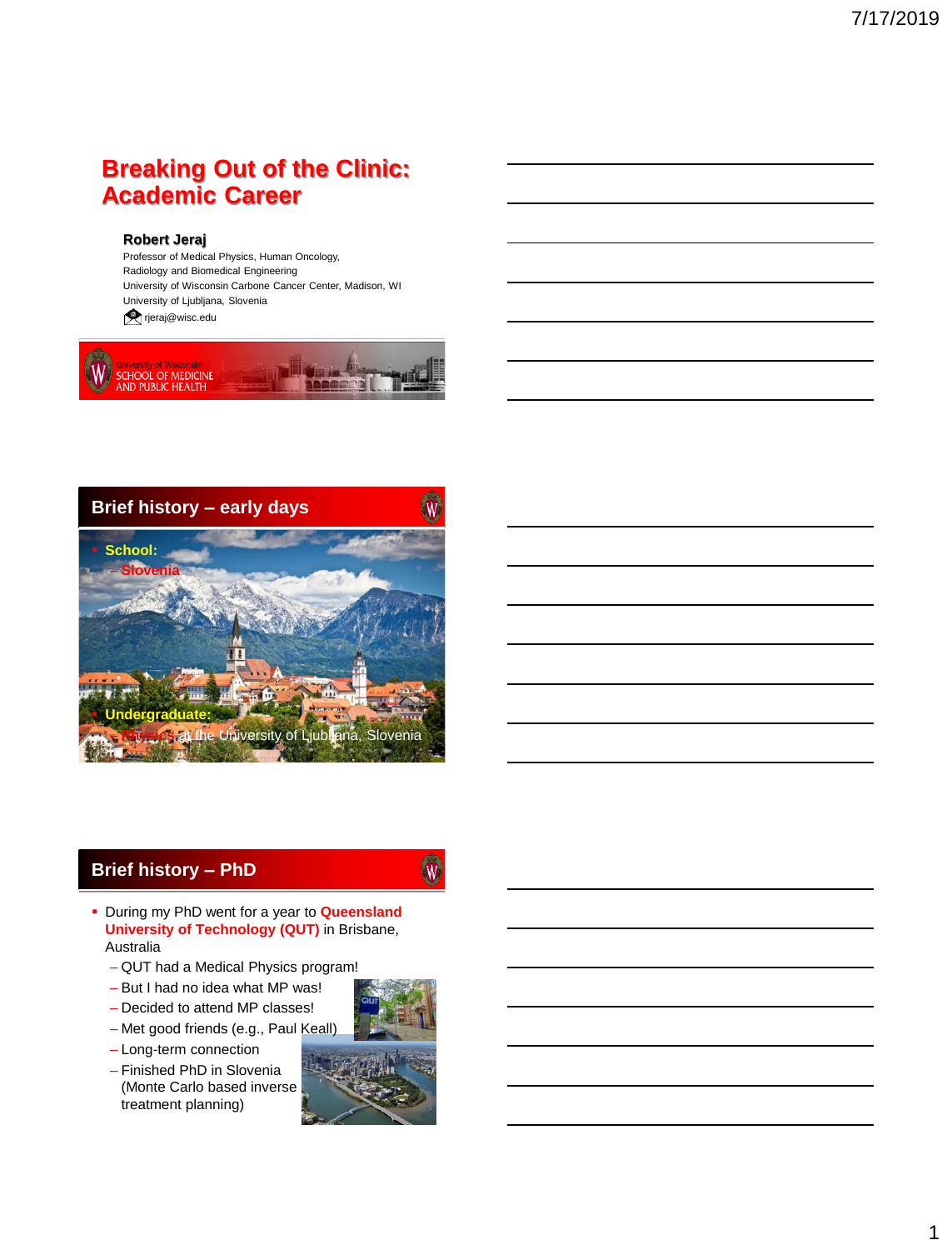### **Brief history – postdoc**

- W
- Debated where to go for a **1-year postdoc** (Harvard/MGH in Boston, McGill in Montreal, or University of Wisconsin in Madison)
	- Where is Madison? (>25 Madison's in the US)
	- …but they got **Tomotherapy** (**Rock Mackie**)
	- …and great **University of Wisconsin**
	- Who cares for **one year**!



But that was **in 2000**!

### **What happened?**

# W.

W.

- **In 2003** a tenure-track faculty position opened at UW-Madison:
	- Didn't want to apply at first… Why should I? What is tenure track?
	- Rock convinced me to apply: "You can always say no.."
	- Once I got it, **I didn't say no**…
- Once I got the **academic "freedom"**, it all started…

### **What do I like about academics?**

#### **FREEDOM**

- **Choose the part of science that you like most**  (e.g., I switched from Monte Carlo transport which I still like because of physics  $\mathcal{O}$  - to more fundamental understanding of disease through the means of molecular imaging biomarkers)
- **Collaborate as much as you want and as wide as you want** (e.g., I switched from a "one-manband" doing computer simulations to almost exclusively clinical trial – highly interdisciplinary approach)